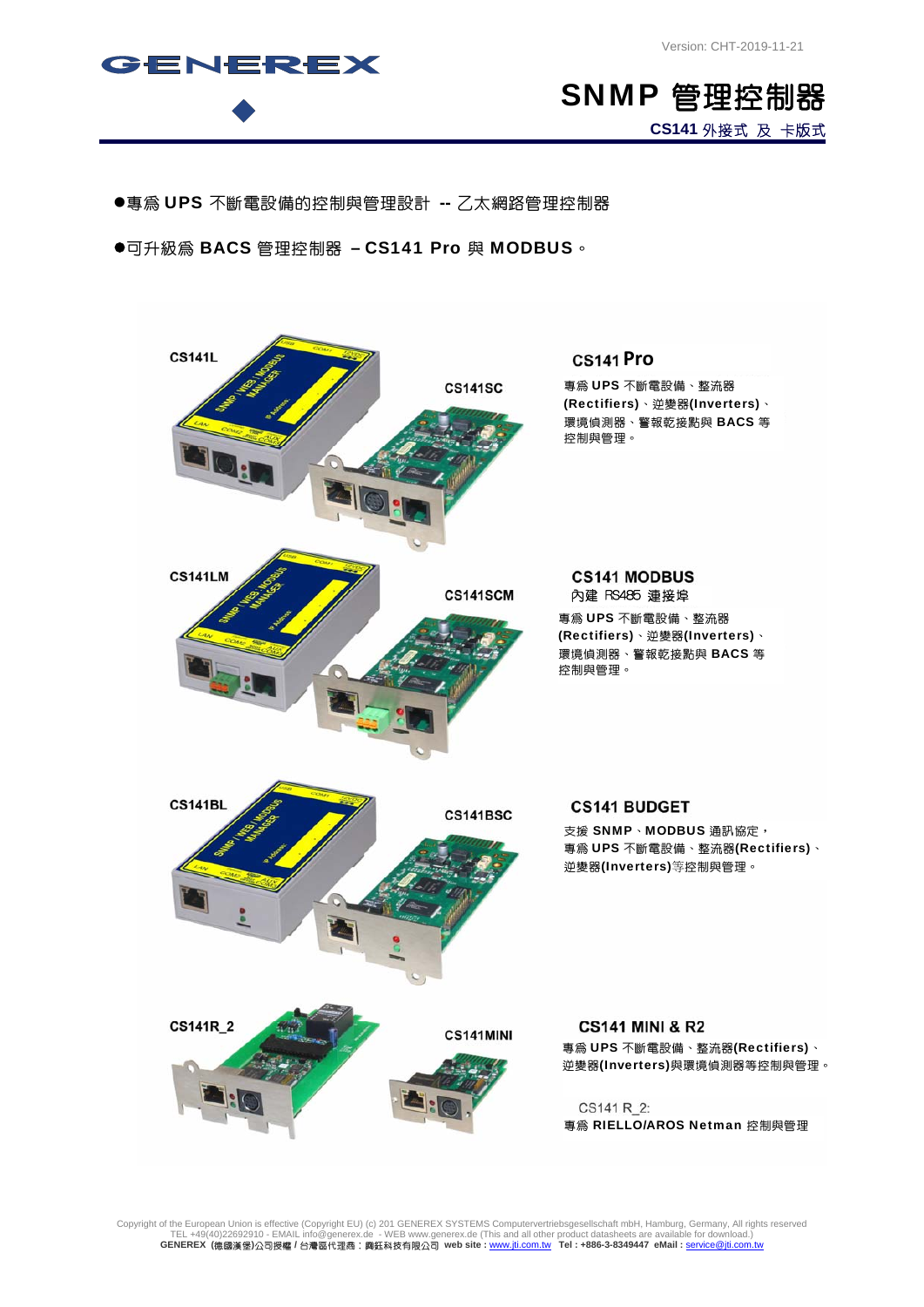# 產品簡介

# ● 來自德國尖端科技設計與製造

CS141 擁有 ARM Cortex A8 中央處理器(CPU)提供 10/100 乙太網路埠, 3個RS232序列埠(與整合型 BUDGET不同), 1個 USB 埠, AUX 輔助埠連接資料匯流排輔助控制器可增 加4組乾接點數位輸出、外接告警輸出/輸入或BACS 系統, COM2序列埠也可轉換 MODBUS,堪稱業界功能最強大、應 用最靈活的 UPS 管理控制器。

#### ● 友善的圖型操作介面

管理控制器內建管理系統,支援 Firefox、Chrome、Safari 等 瀏覽器透過網路直接連線進行即時遠端監控與系統配置。 CS141 管理系統具有完整管理控制功能,與及超強資料統計 分析的能力可以輕易完整執行運算,數據統計數值均以圖形 方式顯示於管理控制界面,包括UPS、溫度、溫溼度等所有 連接的設備。CS141 也提供連線 UNMS 戰情系統或支援 SNMP 通訊協定的系統軟體等多項選購方案。客戶可透過 GENEREX 應用程式界面(API), 運用 CS141 提供定義配置 範本,針對增加的連接設備自行編寫進行配置。

#### ●相容通用於業界各品牌機種的 UPS 不斷電系統

支援與相容來自業界120個UPS製造商與及多達1,400種機 種。CS141結合RS232通訊協定及提供數位輸出乾接點等功 能如此達到監控任何設備的可能性,監控應用包括UPS不斷 電設備、ATS 自動轉換裝置、整流器(Rectifiers)、逆變器 (Inverters)、發電機、燃料電池(Fuel Cells – plus Batteries) 等。

#### ● 工作排程

採用直覺式的工作排程可輕易依工作需求制定排程,例如 UPS 不斷電設備、電池組等測試, AUX 輔助控制器的數位輸 出,或其他的工作需求等。CS141 依據所制定工作排程進行 例行定期維護的工作,減輕維護資料的記錄工作與降低設備 的故陪!

#### ● 資料記録儲存

量測數據與事件告警記錄均記錄在 CS141 內建的儲存記憶裝 置,且透過內建 NTP 時間服務同步功能確保所有日誌記錄的 日期時間正確性。

### ● 電子郵件 Email / 簡訊 SMS

整合電子郵件發送系統可設定配置透過 SMTP 通訊轉寄任何 所有或特定郵件。 電子郵件發送系統可以使用公共電子郵件 服務系統或區域網路所提供的電子郵件服務系統來發送訊息 郵件,相容於支援 SMTP 通訊協定的郵件系統,例如微軟 Exchange/Outlook、HCL Domino/Notes 等等。支援 GSM 數 據機透過 COM2 序列埠來發送 SMS 文字訊息的簡訊。

### ●Email Trap 整合 UNMS 戰情系統進行遠端監控

每個 CS141 多可以透過『郵件陷阱(Email Trap)』發送資料 封包至具有 TeleService 功能模組的 UNMS 戰情系統, 如此 UNMS 戰情系統即可隨時顯示任何量測數據與及圖形。這是 另種透過電子郵件進行遠端監控的方式,而且不會影響到客 戶的資訊網路系統的安全。

#### ● 多部伺服器遠端網路關機

涼端控制指令(RCCMD)支援超過 40 多種不同的作業系統,無 使用數量限制的電腦關機工具軟體。CS141 管理控制器可以 管理控制在區域網路中任何類型的電腦進行訊息通知與關 機,也可採用集中管理方式於大型的網路環境,如此可大大 減輕管理工作量和降低網路流量。可以選擇多種不同的關機 執行或系統啟動操作模式:冷啟動(電腦主機直接關畢電源或 直接啓動電源),熱啓動(使用 RCCMD 操作系統關機與或重新 啟動),網路喚醒(利用資料封包驅動區域網路內的電腦啟 動).。

### ● 網路通訊協定

UPSMAN 工具軟體應用於警報管理,支援 SNMP V2 / V3、 IPv4 / IPv6 、 HTTP / HTTPs 、 DNS 、 DHCP 、 SMTP 、 NTP、SFTP、UPSTCP(UNMS 戰情系統)、MODBUS over IP、MODBUS/PROFIBUS over RS232/485、BACnet over IP (選購)與及 RCCMD(多台伺服主機/多種作業系統/訊息通知 工具)等通訊協定。

### ● 網路資訊安全

CS141 提供多種安全功能,以確保系統於運作中的最高等級 網路安全。CS141使用工業標準來提供 HTTPs 與用戶端 SSL 憑證加密通訊- CS141可以設定配置拒絕過期或無效的憑證。 它使用 SNMP v3 通訊協定做為標準,也支援安全性較低的版 本。高階的密碼安全性和硬編碼(Hard-Coded)使用者管理提 供可依據等級的登入選單。採用封裝操作系統,網路管理服 務是不支援 root 用戶權限,且無法變更系統的配置,如此防 止未經授權自動掃瞄的網路連線。CS141 系統內建智慧型看 門狗(WatchDog),隨時監控網路的運作與流量,萬一有意外 事件引起系統當機(Hang-Up),系統將會自動重新啓動。 CS141提供協助管理員的工具,針對新發佈經數位簽名的韌 體更新,於更新期間審核它的網段網路安全,此特殊的功 能,來防止駭客侵入安裝後門程式軟體。

### ● SNMP 通訊協定

CS141 支援 RFC1628 MIB (Standard UPS MIB) and MIB 擴 充套件等通訊協定,可整合 SITEMANAGER 4、5、6 機種, 與及 BACS 和 SENSORMANAGER。CS141 管理控制器透 過 SNMP 通訊協定蒐集其他連接設備的狀態訊息,也支援所 有以 SNMP 為標準的網絡管理系統。

#### ● BACS 電池管理系統 (選購)

CS141 提供 COM3 序列埠/AUX 輔助埠,可以與 BACS 系統 連接。這樣使 CS141 升級整合成為 BACS 管理控制器,如此 就不僅局限 CS141 功能,並為系統增加了電池管理的功能。 此時與不含 BACS 系統相互比較,發現 UPS 不斷電設備不再 因電池的原因而產生故障,並且大大提高電池使用壽命。

# ● MODBUS 通訊協定

所有的 CS141 管理控制器具有 MODBUS-over-IP 通訊協 定,可整合 CS141 與 PLC 控制設備(精簡型保護裝置 SPS) 例如施耐德公司(Schneider Group)或任何其他具有 MODBUS 為標準的管理系統。CS141 控制器具有 COM2 序列埠還可支 援 MODBUS over RS232 通訊協定。另外 CS141 LM 或 SCM 控制器支援 MODBUS over RS485 通訊協定。

### ● 偵測管理控制器 SensorManager (選購)

整合偵測管理控制器 SENSORMANAGER(選購),提供 8 個 類比訊號(AI)輸入連接埠,相容於目前業界廣泛的類比偵測器 設備。另外偵測管理控制器還提供 4 個數位輸入(DI)連接埠, 可連接警報偵測器設備(例如煙霧、火、水等),與及4個數位 輸出(DO)連接埠。

#### ● 類比訊號 Analog IO

CS141 管理控制器的 COM3/AUX 連接埠可串接『輔助連接 器』(CON\_AUX 4/CON\_R\_AUX 4),可提供 4 個類比訊號 (Analog)輸入或輸出。

### ● PROFIBUS/LONBUS/BACNET 通訊協定(選購)

可選購眾多支援的 FieldBus 轉換器。

### ● 全自動化

CS141 提供了系統範本,透過範本編寫,運用自動化來處理 繁複程序讓其精簡操作變爲標準化 例如;這個範本可以導入 基本的配置、日誌記錄資料讀取、備份儲存、下載和韌體更 新等等,此方式適合在大型的環境來快速佈署。使用這些功 能與其他強大功能來客制化成解決方案使 CS141 與既設系統 整合。

### ● NEW: 具智能的第三方(各品牌)UPS 不斷電設備通訊 最佳解決方案

業界所有的 UPS 不斷電設備幾乎多提供 RS232 序列埠或 SNMP 插槽做為標準通訊埠,日支援與 ATS 自動轉換裝置和 發電機通訊連接。但在某些情況下,有些 UPS 製造商限定自 家的 UPS 不斷電設備只能使用自家網路設備且阻止其他競爭 品牌與其直接連接,如此將造成網路無法連線或遭拒絕連 線。CS141 管理控制器採用 SNMP RFC1628 標準通訊協定 (或相容來自 APC 專用的 MIB), 因此可以與第三方(各品牌 UPS 設備)的 SNMP 通訊卡相容連線通訊,只要使用 RJ45 網路線與 UPS 不斷電設備連接至區域網路,將可以透過 TCP/IP 通訊協定讀取 UPS 不斷電設備的運作資料。是故, CS141 管理控制器是為 UPS 不斷電設備通訊的解決方案足以 克服以往不相容問題。

Copyright of the European Union is effective (Copyright EU) (c) 2019 GENEREX SYSTEMS Computervertriebsgesellschaft mbH, Hamburg, Germany, All rights reserved<br>TEL +49(40)22692910 - EMAIL info@generex.de - WEB www.generex.de **GENEREX (**德國漢堡**)**公司授權 **/** 台灣區代理商:興鈺科技有限公司 **web site :** www.jti.com.tw **Tel : +886-3-8349447 eMail :** service@jti.com.tw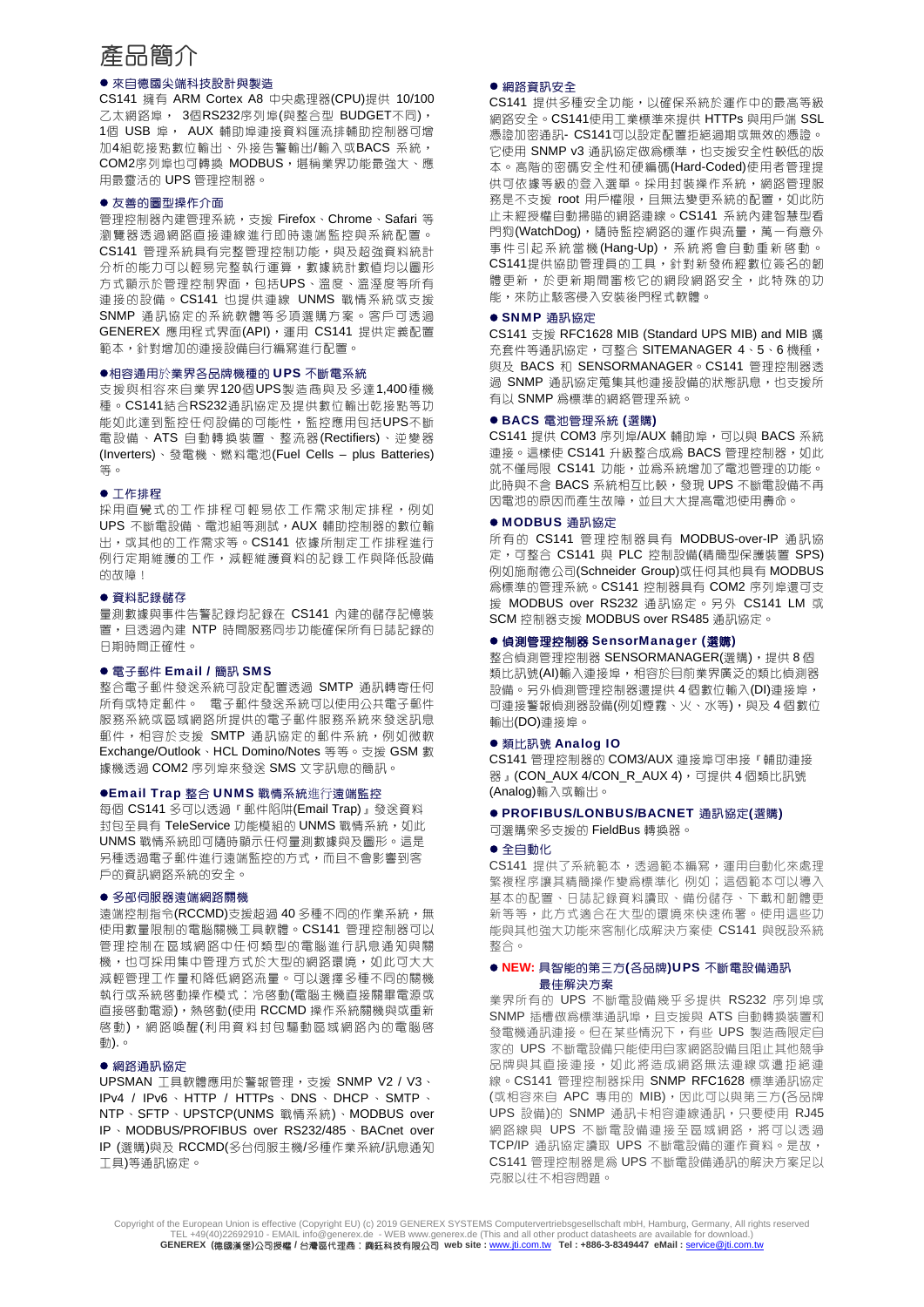# CS141 Pro 功能說明與圖例



# CS141 Pro 產品規格表

|                                       | <b>OUITIL I IV (기顶火)</b>           |                 |  |
|---------------------------------------|------------------------------------|-----------------|--|
|                                       | (相容 UPS 不斷電設備)                     | (相)             |  |
| Power supply                          | 12V (min. 9V, max. 30V DC), 150 mA | 12V (min.       |  |
| Size $(W \times L \times H)$ , weight | 69 x 126 x 35mm, 210 g             | $60 \times 120$ |  |
| Ethernet                              | 10/100Mbit Base-T auto sense       | 10/100M         |  |
| RS-232 Interface                      | 2                                  | 2               |  |
| RS-485 Interface                      | ٠                                  |                 |  |
| <b>USB</b> Interface                  | 1                                  |                 |  |
| <b>AUX</b> Interface                  | 1                                  | 1               |  |
| MODBUS over IP                        | Standard                           | Standard        |  |
| Status LED's                          | normal green, boot/error red       | normal gre      |  |
| User manual                           | German, English                    | German, I       |  |
| <b>MIB</b>                            | RFC 1628 und and private extension | <b>RFC 1628</b> |  |
| Operating temperature                 | $0 - 70 °C$                        | $0 - 70 °C$     |  |
| Storage temperature                   | $0 - 70$ °C                        | $0 - 70 °C$     |  |
| Max. Recommended ambient temp.        | 55 °C                              | 55 °C           |  |
| CPU                                   | ARM Cortex A8 800 MHz              | <b>ARM Cort</b> |  |
| Flash Memory                          | 512 MB                             | 512 MB          |  |
| Access memory                         | 128 MB DDR3 RAM                    | 128 MB D        |  |
| Humidity                              | 20-95%, not condensated            | 20-95%, r       |  |
| Certification                         | CE, UL/NEMKO                       | CE, UL/N        |  |
| MTBF (EN/IEC 61709)                   | 849.192 hours (96,9 years)         | 874080 ho       |  |
| Warranty                              | 2 years                            | 2 years         |  |

# **CS141L Pro (**外接式 **)**

### **(**相容 UPS 不斷電設備**)**

69 x 126 x 35mm, 210 g 60 x 120 x 29mm, 66 g 10/ 100Mbit Base-T auto sense 10/ 100Mbit Base-T auto sense normal green, boot/error red normal green, boot/error red German, English German, English ARM Cortex A8 800 MHz ARM Cortex A8 800 MHz 128 MB DDR3 RAM 128 MB DDR3 RAM Humidity 20-95%, not condensated 20-95%, not condensated CE, UL/NEMKO CE, UL/NEMKO 849.192 hours (96,9 years) 874080 hours (99,8 years)

### BACS 管理控制器 / 組合型(外接式) 產品料號: BACSKIT LB4 CS141L + BACS 資料匯流排轉換器 + 電源供應器 + 6x 資料傳輸線

BACS 管理控制器 / 組合型(卡版式) 產品料號: BACSKIT\_BSC4 CS141SC + BACS 資料匯流排轉換器 + 電源供應器 + 6x 資料傳輸線



Copyright of the European Union is effective (Copyright EU) (c) 2019 GENEREX SYSTEMS Computervertriebsgesellschaft mbH, Hamburg, Germany, All rights reserved<br>TEL +49(40)22692910 - EMAIL info@generex.de - WEB www.generex.de **GENEREX (**德國漢堡**)**公司授權 **/** 台灣區代理商:興鈺科技有限公司 **web site :** www.jti.com.tw **Tel : +886-3-8349447 eMail :** service@jti.com.tw

# **CS141SC Pro (**卡版式)

# **(**相容 UPS 不斷電設備 **/** 長卡型**)**

12V (min. 9V, max. 30V DC), 150 mA 12V (min. 9V, max. 30V DC), 150 mA RFC 1628 und and private extension RFC 1628 und and private extension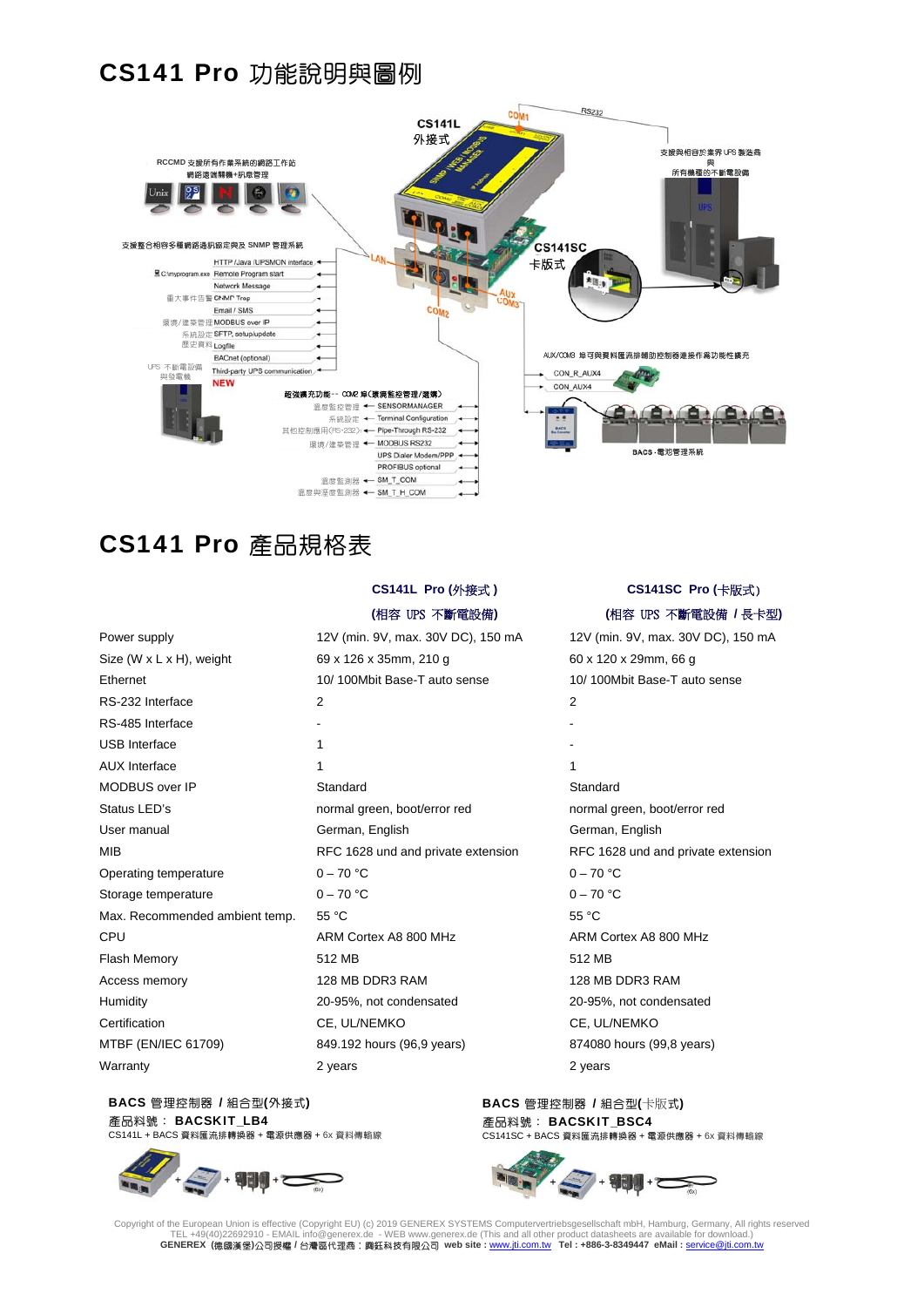# CS141 BUDGET 功能說明與圖例



# CS141 BUDGET 產品規格表

|                                       | 150 mA                             | 150 mA          |
|---------------------------------------|------------------------------------|-----------------|
| Size $(W \times L \times H)$ , weight | 69 x 126 x 35mm, 210 g             | 60 x 120 x      |
| Ethernet                              | 10/100Mbit Base-T auto sense       | 10/100MI        |
| RS-232 Interface                      | 1                                  | 1               |
| <b>USB</b> Interface                  | 1                                  |                 |
| <b>AUX Interface</b>                  |                                    |                 |
| MODBUS over IP                        | Standard                           | Standard        |
| Status LED's                          | normal green, boot/error red       | normal gre      |
| User manual                           | German, English                    | German, I       |
| MIB                                   | RFC 1628 und and private extension | <b>RFC 1628</b> |
| Operating temp.                       | $0 - 70 °C$                        | $0 - 70 °C$     |
| Storage temp.                         | $0 - 70 °C$                        | $0 - 70 °C$     |
| Max. Recommended ambient temp.        | 55 °C                              | 55 °C           |
| <b>CPU</b>                            | ARM Cortex A8 800 MHz              | <b>ARM Cort</b> |
| Flash Memory                          | 512 MB                             | 512 MB          |
| Access memory                         | 128 MB DDR3 RAM                    | 128 MB D        |
| Humidity                              | 20-95%, not condensated            | 20-95%, r       |
| Certification                         | CE, UL/NEMKO                       | CE, UL/N        |
| MTBF (EN/IEC 61709)                   | 884.463 hours (101 years)          | 909.620 h       |
| <b>Warranty</b>                       | 2 years                            | 2 vears         |

# **CS141BL BUDGET (**外接式)

# **(**相容 UPS 不斷電設備**)**

Power supply 12V (min. 9V, max. 30V DC), 150 mA 69 x 126 x 35mm, 210 g 60 x 120 x 29mm, 66 g 10/ 100Mbit Base-T auto sense 10/ 100Mbit Base-T auto sense normal green, boot/error red normal green, boot/error red German, English German, English ARM Cortex A8 800 MHz ARM Cortex A8 800 MHz 128 MB DDR3 RAM 128 MB DDR3 RAM 20-95%, not condensated 20-95%, not condensated CE, UL/NEMKO CE, UL/NEMKO 884.463 hours (101 years) 909.620 hours (103,8 years) Warranty 2 years 2 years

# **CS141BSC BUDGET (**卡版式)

# **(**相容 UPS 不斷電設備 **/** 長卡型**)**

12V (min. 9V, max. 30V DC), 150 mA RFC 1628 und and private extension RFC 1628 und and private extension

Copyright of the European Union is effective (Copyright EU) (c) 2019 GENEREX SYSTEMS Computervertriebsgesellschaft mbH, Hamburg, Germany, All rights reserved<br>TEL +49(40)22692910 - EMAIL info@generex.de - WEB www.generex.de **GENEREX (**德國漢堡**)**公司授權 **/** 台灣區代理商:興鈺科技有限公司 **web site :** www.jti.com.tw **Tel : +886-3-8349447 eMail :** service@jti.com.tw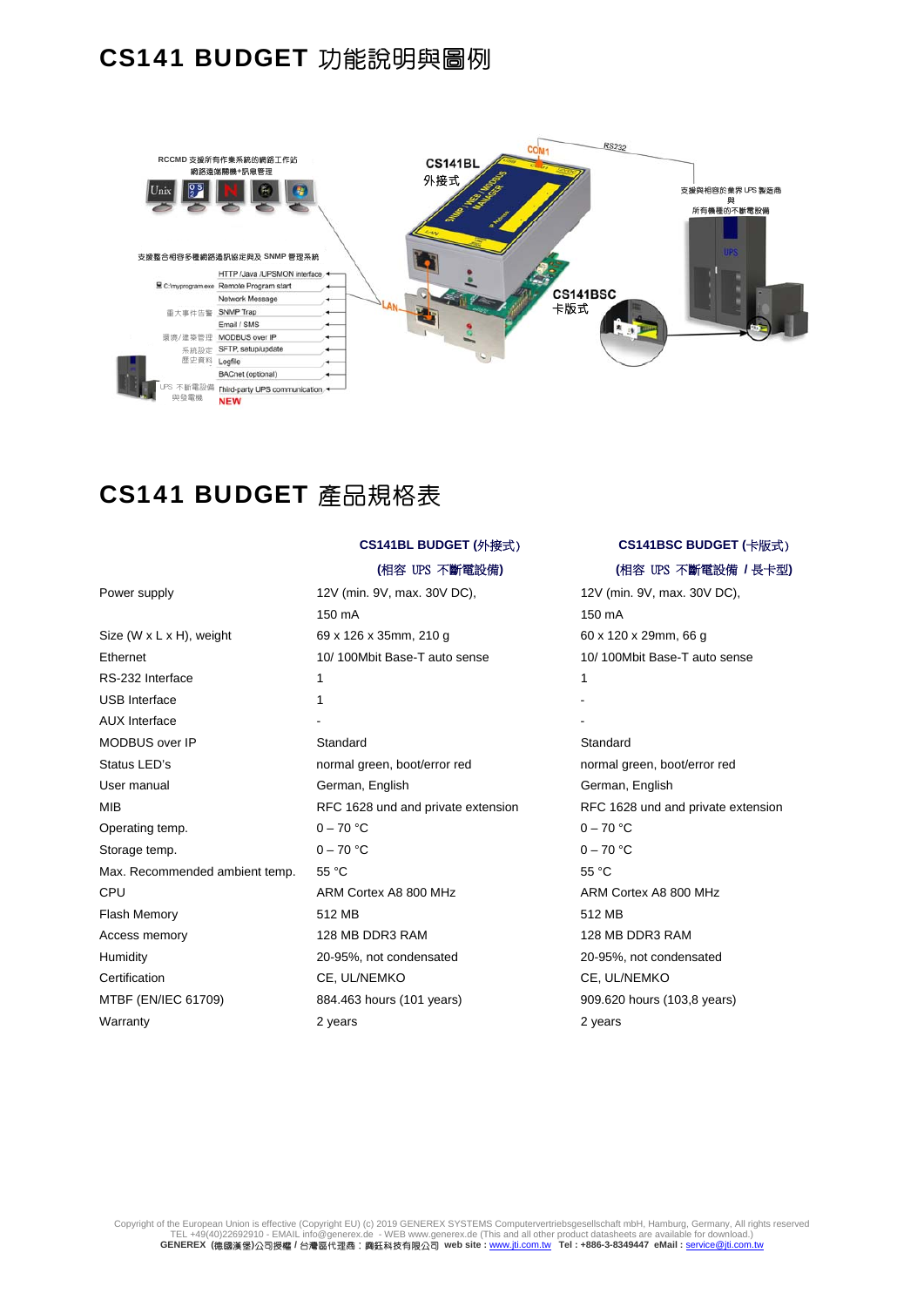# CS141 MODBUS 功能說明與圖例



# CS141 MODBUS 產品規格表

| Power supply                   |
|--------------------------------|
| Size (W $x$ L $x$ H), weight   |
| Ethernet                       |
| RS-232 Interface               |
| RS-485 Interface               |
| USB Interface                  |
| AUX Interface                  |
| MODBUS over IP                 |
| Status LED's                   |
| User manual                    |
| MIB                            |
| Operating temperature          |
| Storage temperature            |
| Max. Recommended ambient temp. |
| CPU                            |
| <b>Flash Memory</b>            |
| Access memory                  |
| Humidity                       |
| Certification                  |
| MTBF (EN/IEC 61709)            |
| <b>Warranty</b>                |

# **CS141LM Pro RS485 (**外接式)

### **(**相容 UPS 不斷電設備**)**

69 x 126 x 35mm, 210 g 60 x 120 x 29mm, 66 g 10/ 100Mbit Base-T auto sense 10/ 100Mbit Base-T auto sense RS-232 Interface 1 1 RS-485 Interface 1 1 USB Interface and the set of the set of the set of the set of the set of the set of the set of the set of the set of the set of the set of the set of the set of the set of the set of the set of the set of the set of the se AUX Interface and the contract of the contract of the contract of the contract of the contract of the contract of the contract of the contract of the contract of the contract of the contract of the contract of the contract Standard Standard Standard Standard Standard Standard Standard Standard Standard Standard Standard Standard Standard Standard Standard Standard Standard Standard Standard Standard Standard Standard Standard Standard Standa normal green, boot/error red normal green, boot/error red German, English German, English Operating temperature  $0 - 70$  °C 0 – 70 °C Storage temperature  $0 - 70$  °C  $0 - 70$  °C Max. Recommended ambient temp. 55 °C 55 °C 55 °C 55 °C 55 °C 55 °C 55 °C 55 °C 55 °C ARM Cortex A8 800 MHz ARM Cortex A8 800 MHz Flash Memory 512 MB 512 MB 128 MB DDR3 RAM 128 MB DDR3 RAM Humidity 20-95%, not condensated 20-95%, not condensated CE, UL/NEMKO CE, UL/NEMKO 844.138 hours (96,4 years) 871.680 hours (99,5 years) Warranty 2 years 2 years 2 years 2 years 2 years 2 years 2 years 2 years 2 years 2 years 2 years 2 years 2 years 2 years 2 years 2 years 2 years 2 years 2 years 2 years 2 years 2 years 2 years 2 years 2 years 2 years 2 yea

### BACS 管理控制器 / 組合型(外接式) 產品料號:BACSKIT\_LMB4 CS141LM + BACS 資料匯流排轉換器 + 電源供應器 + 6x 資料傳輸線







Copyright of the European Union is effective (Copyright EU) (c) 2019 GENEREX SYSTEMS Computervertriebsgesellschaft mbH, Hamburg, Germany, All rights reserved<br>TEL +49(40)22692910 - EMAIL info@generex.de - WEB www.generex.de **GENEREX (**德國漢堡**)**公司授權 **/** 台灣區代理商:興鈺科技有限公司 **web site :** www.jti.com.tw **Tel : +886-3-8349447 eMail :** service@jti.com.tw

# **CS141SCM Pro RS485 (**卡版式) **(**相容 UPS 不斷電設備 **/** 長卡型**)**

12V (min. 9V, max. 30V DC), 150 mA 12V (min. 9V, max. 30V DC), 150 mA RFC 1628 und and private extension RFC 1628 und and private extension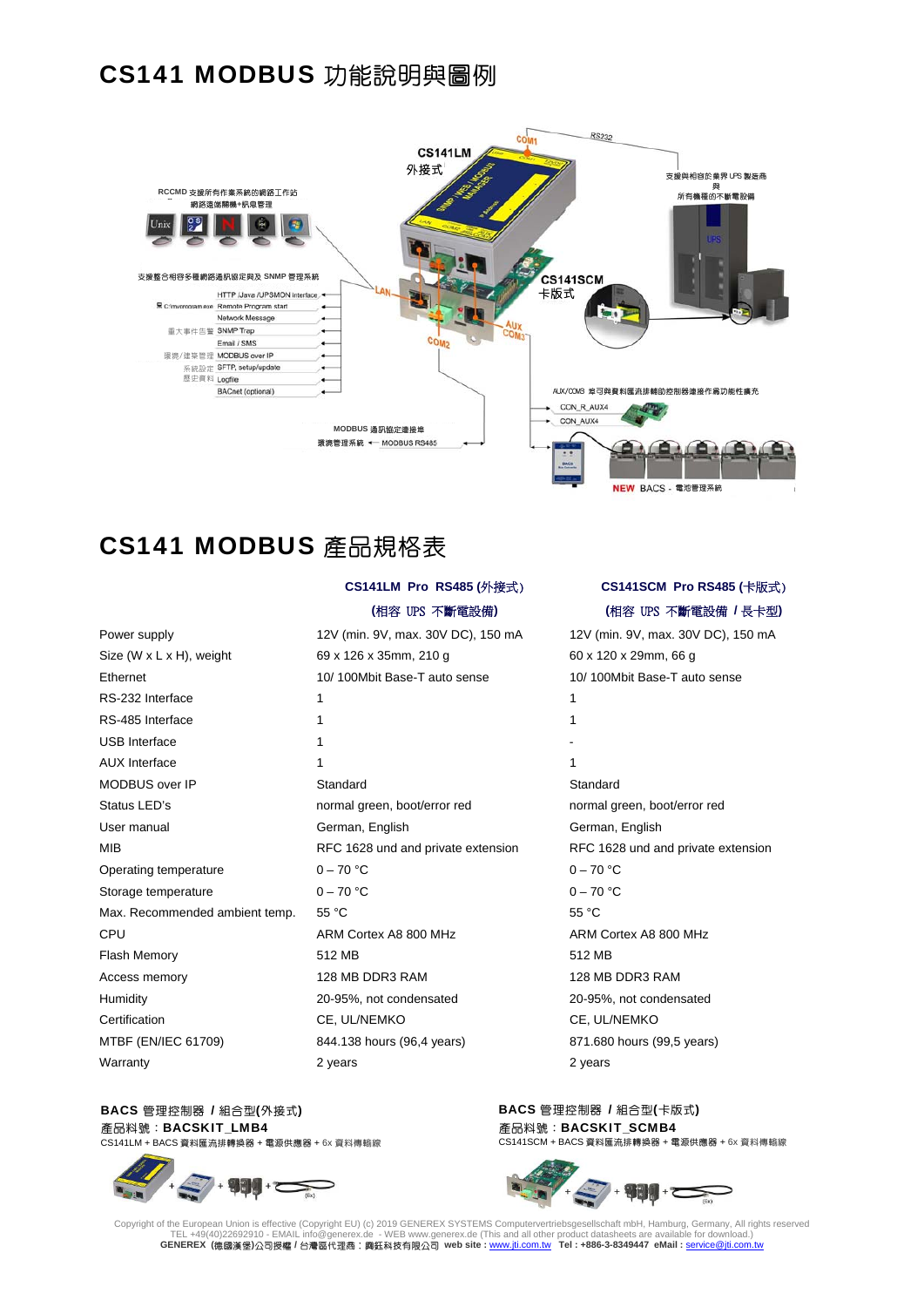# CS141 MINI 功能說明與圖例



# CS141 MINI 產品規格表

**CS141MINI (**卡版式)

|                                | (相容 UPS 不斷電設備 / 短卡型)               |  |  |
|--------------------------------|------------------------------------|--|--|
| Power supply                   | 12V (min. 9V, max. 30V DC),        |  |  |
|                                | 150 mA                             |  |  |
| Size (W $x$ L $x$ H), weight   | 42 x 80 x 26mm, 36 g               |  |  |
| Ethernet                       | 10/100Mbit Base-T auto sense       |  |  |
| RS-232 Interface               | 2                                  |  |  |
| USB-Interface                  |                                    |  |  |
| <b>AUX</b> Interface           |                                    |  |  |
| MODBUS over IP                 | Standard                           |  |  |
| Status LED's                   | normal green, boot/error red       |  |  |
| User manual                    | German, English                    |  |  |
| <b>MIB</b>                     | RFC 1628 und and private extension |  |  |
| Operating temp.                | $0 - 70$ °C                        |  |  |
| Storage temp.                  | $0 - 70 °C$                        |  |  |
| Max. Recommended ambient temp. | 55 °C                              |  |  |
| CPU                            | ARM Cortex A8 800 MHz              |  |  |
| <b>Flash Memory</b>            | 512 MB                             |  |  |
| Access memory                  | 128 MB DDR3 RAM                    |  |  |
| Humidity                       | 20-95%, not condensated            |  |  |
| Certification                  | CE, UL/NEMKO                       |  |  |
| MTBF (EN/IEC 61709)            | 916.028 hours (104,6 years)        |  |  |
| Warranty                       | 2 years                            |  |  |

Copyright of the European Union is effective (Copyright EU) (c) 2019 GENEREX SYSTEMS Computervertriebsgesellschaft mbH, Hamburg, Germany, All rights reserved<br>TEL +49(40)22692910 - EMAIL info@generex.de - WEB www.generex.de **GENEREX (**德國漢堡**)**公司授權 **/** 台灣區代理商:興鈺科技有限公司 **web site :** www.jti.com.tw **Tel : +886-3-8349447 eMail :** service@jti.com.tw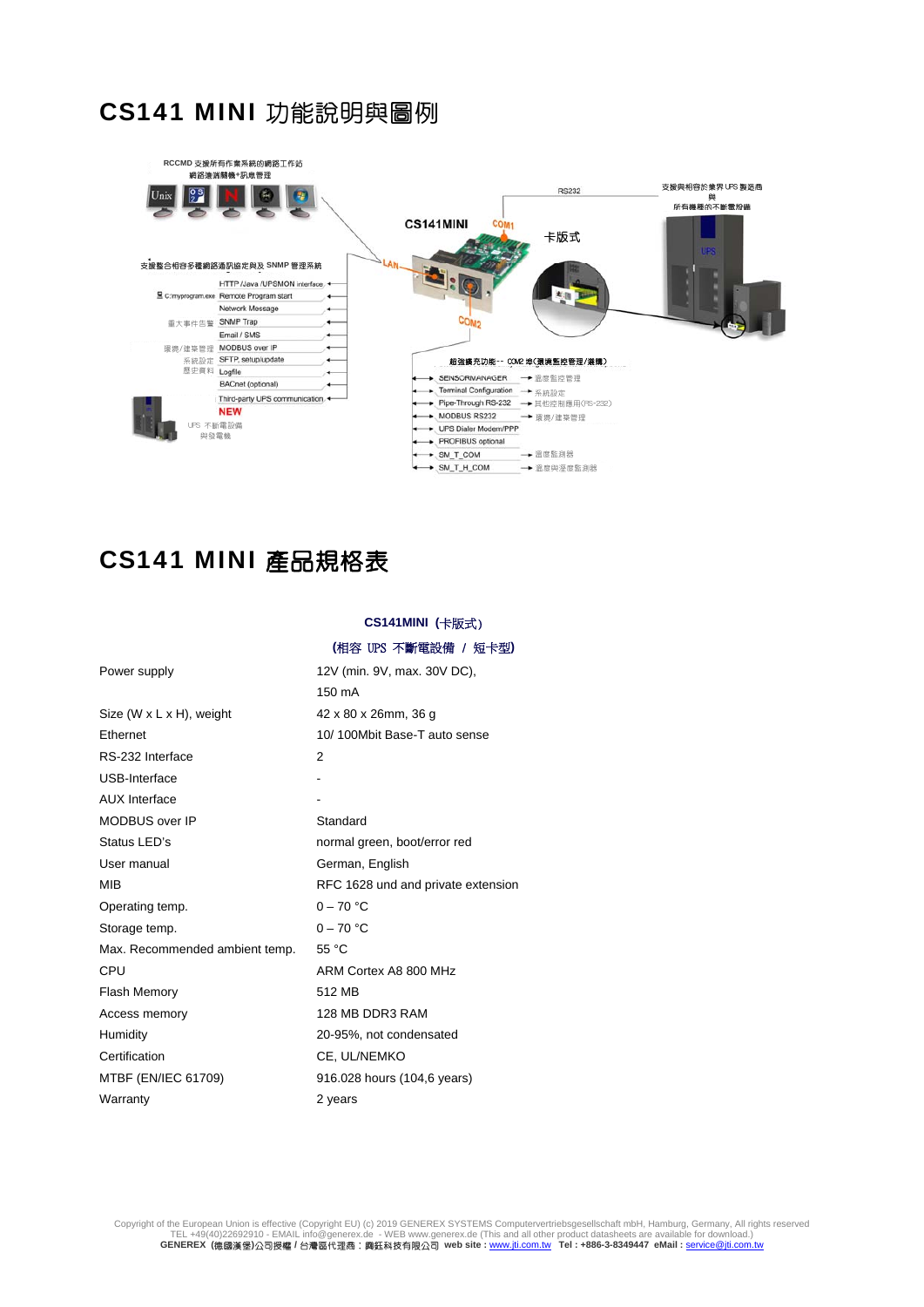# CS141R\_2 功能說明與圖例



# CS141R\_2 產品規格表

# **CS141R\_2**

### **(**相容 **RIELLO/AROS Netman** 卡版式**)**

| Power supply                          | 12V (min. 9V, max. 18V DC),        |  |  |
|---------------------------------------|------------------------------------|--|--|
|                                       | 150 mA                             |  |  |
| Size $(W \times L \times H)$ , weight | 75 x 145 x 32mm, 92g               |  |  |
| Ethernet                              | 10/100Mbit Base-T auto sense       |  |  |
| RS-232 Interface                      | 2                                  |  |  |
| <b>USB</b> Interface                  |                                    |  |  |
| <b>AUX</b> Interface                  |                                    |  |  |
| MODBUS over IP                        | Standard                           |  |  |
| Status LED's                          | normal green, boot/error red       |  |  |
| User manual                           | German, English                    |  |  |
| MIB                                   | RFC 1628 und and private extension |  |  |
| Operating temp.                       | $0 - 70 °C$                        |  |  |
| Storage temp.                         | $0 - 70 °C$                        |  |  |
| Max. Recommended ambient temp.        | 55 °C                              |  |  |
| CPU                                   | ARM Cortex A8 800 MHz              |  |  |
| <b>Flash Memory</b>                   | 512 MB                             |  |  |
| Access memory                         | 128 MB DDR3 RAM                    |  |  |
| Humidity                              | 20-95%, not condensated            |  |  |
| Certification                         | CF                                 |  |  |
| MTBF (EN/IEC 61709)                   | 916.028 hours (104,6 years)        |  |  |
| Warrantv                              | 2 years                            |  |  |

Copyright of the European Union is effective (Copyright EU) (c) 2019 GENEREX SYSTEMS Computervertriebsgesellschaft mbH, Hamburg, Germany, All rights reserved<br>TEL +49(40)22692910 - EMAIL info@generex.de - WEB www.generex.de **GENEREX (**德國漢堡**)**公司授權 **/** 台灣區代理商:興鈺科技有限公司 **web site :** www.jti.com.tw **Tel : +886-3-8349447 eMail :** service@jti.com.tw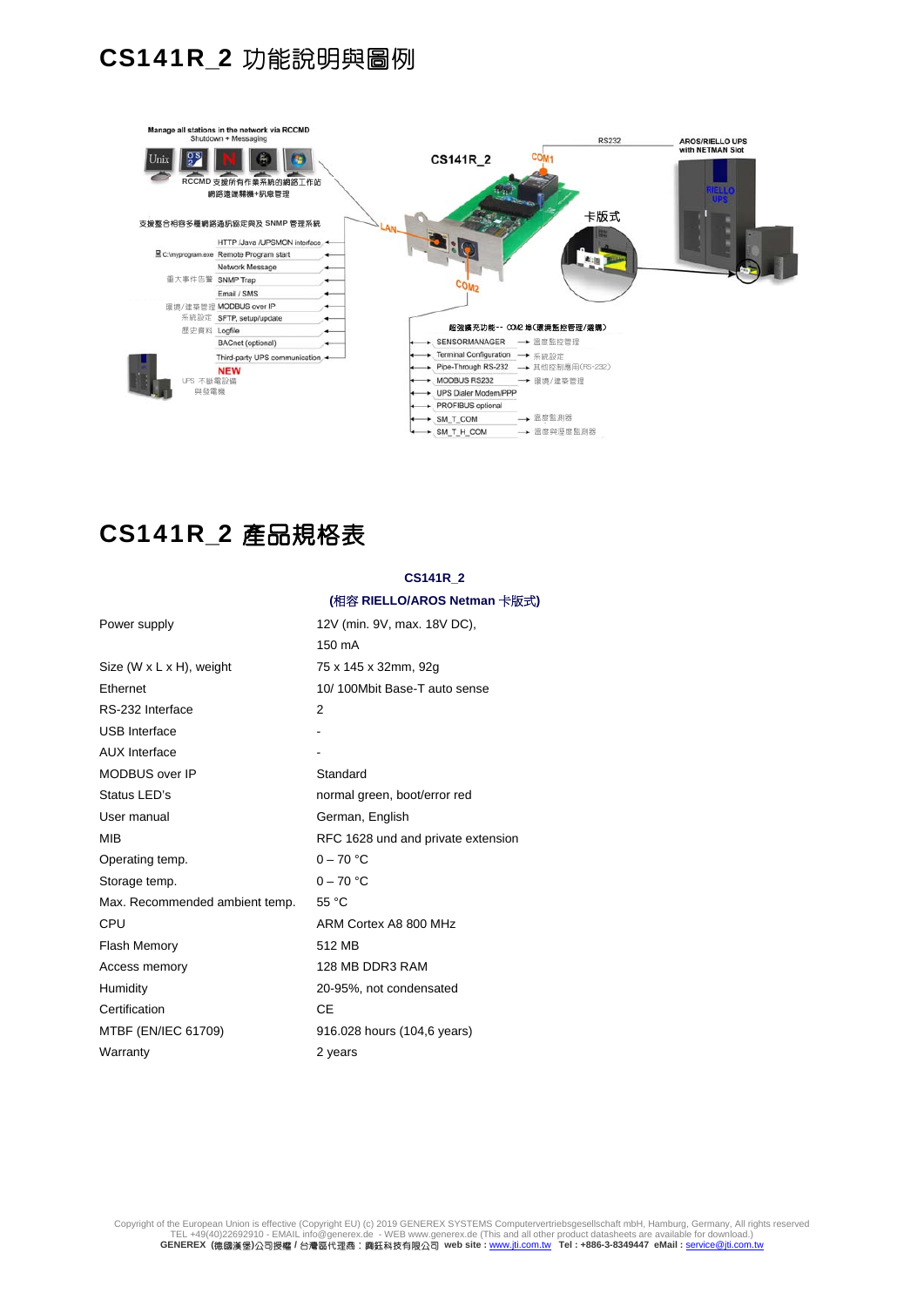CSs141 工作電流概況表:



CS141 工作電流消耗說明: 橙色曲線 → 系統啓動過程 藍色曲線 → 正常工作状態